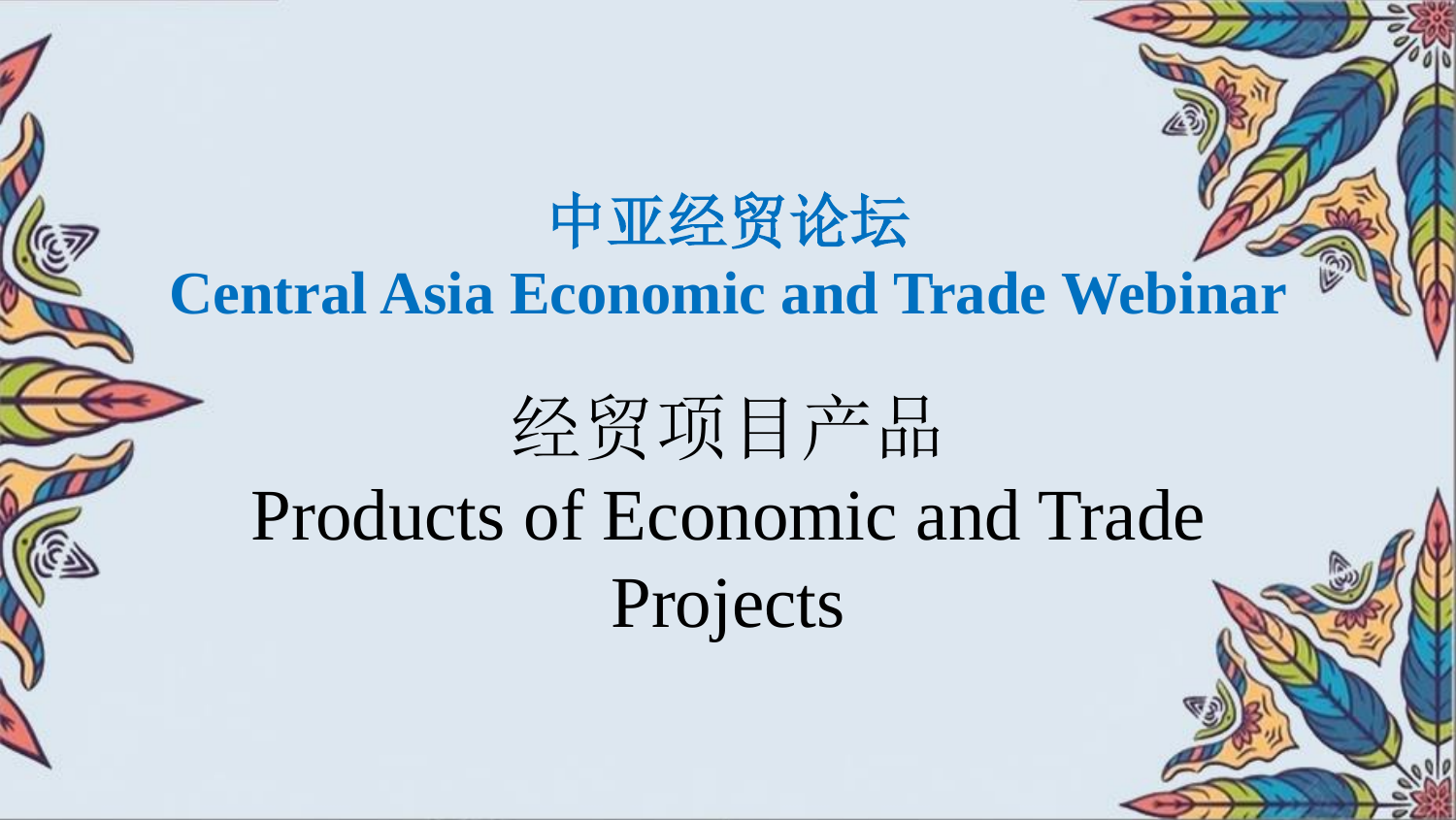## 中亚经贸论坛 **Central Asia Economic and Trade Forum**



抓住中亚经济贸易对接机遇,推动国际城市互通,助力区域市场繁荣,共 商共建共赢共享,举办的首届中亚区域经贸发展论坛,为中国与中亚的各国经 贸发展与项目对接提供了交流平台,北京举办了两次线下项目对接会,今天除 线上乌鲁木齐主持现场外,还有北京线下分会场、吉尔吉斯斯坦比什凯克分会 这将为活动办成成规模大、创意新、影响深、合作广、服务优的中亚区域 城市经贸服务平台开了一个新篇章,我们将致力于发展中亚区域各国的贸易, 并广泛开展合作对接、项目分析、投资考察、品牌推动等事宜。

**To seize the opportunity of economic and trade connection in Central Asia, promote international inter-city linkage, help facilitate the prosperity of the regional market, discuss and co-construct for win-win cooperation and sharing, the first Central Asia Economic and Trade Forum is to provide an exchange platform for economic and trade development and project matching between China and Central Asian countries. Beijing has held two offline project matching sessions, and today, in addition to the online Urumqi live-hosted session, there are also the offline sessions in Beijing, China and Bishkek, Kyrgyzstan. These will open a new chapter for the event to become a large-scale economic and trade service platform with new creativity, deep impact, extensive cooperation and excellent service for cities in Central Asia. We will be committed to the development of trade in Central Asian countries, and carry out extensive cooperation linkage building, project analysis, investment investigations and visits, brand promotion and other matters.**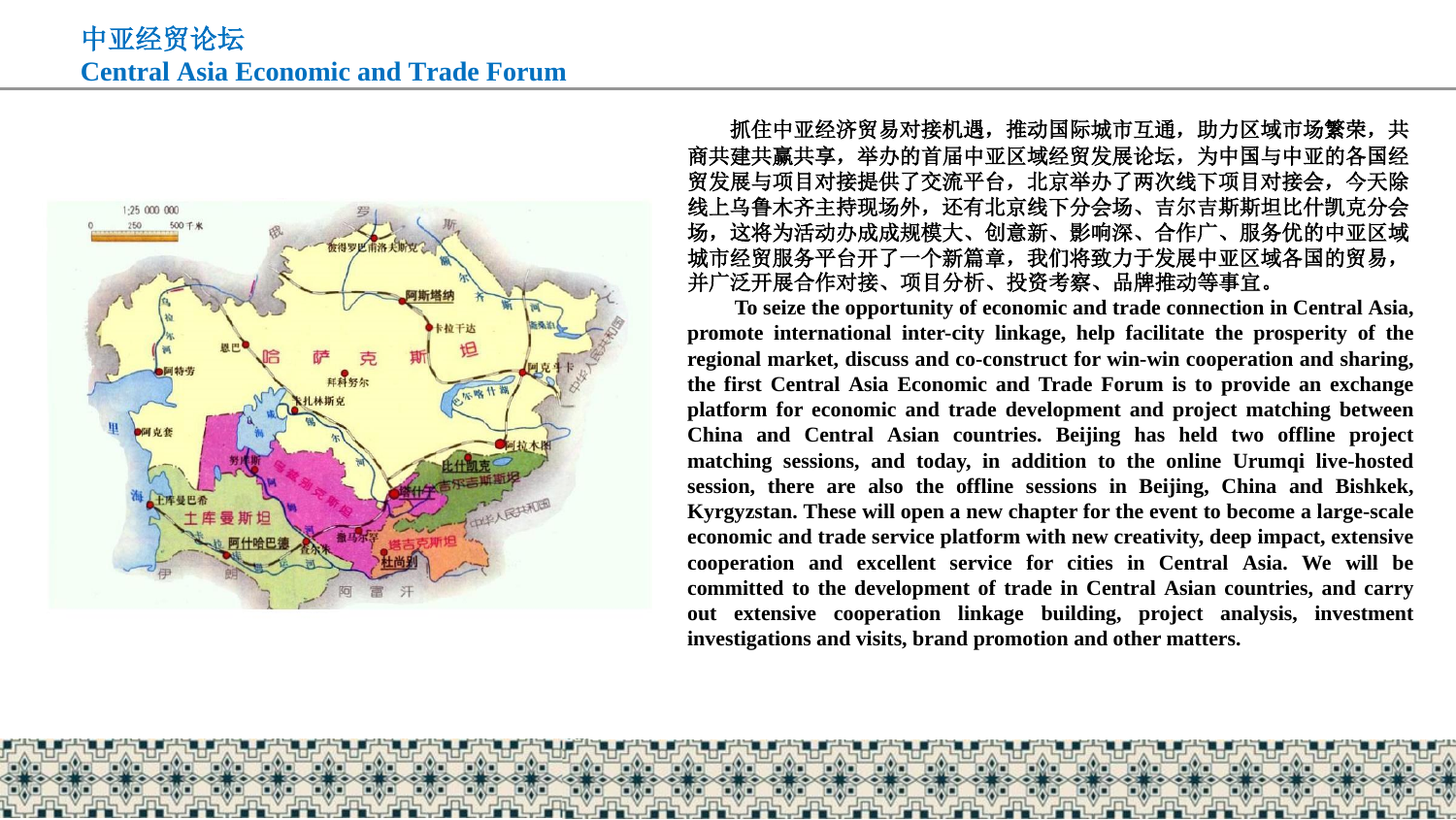## 中亚经贸论坛 **Central Asia Economic and Trade Forum**

**FINE** 

**id**W

| 序号<br>S/N      | 企业名称<br><b>Enterprise name</b>                                                                               | 项目名称<br><b>Project name</b>                                                                                                               |
|----------------|--------------------------------------------------------------------------------------------------------------|-------------------------------------------------------------------------------------------------------------------------------------------|
|                | 光大蓝天环保科技(北京)有限公司<br><b>Everbright Environmental Protection Technology Development</b><br>(Beijing) Co., Ltd. | 采购蜂蜜<br>Procurement of honey                                                                                                              |
| $\overline{2}$ | 北京江南泰伯电子商务发展中心有限公司<br>Beijing Jiangnan Taibo E-commerce Development Center Co., Ltd.                         | 出口多功能防摔拐杖伞<br>Export of multi-functional fall-proof crutch umbrella<br>舰船甲板涂料和船壳涂料<br>Ship deck coatings and hull coatings                |
| 3              | 光影中金文化传媒(北京)有限公司<br>Guangying Zhongjin Culture and Media (Beijing) Co., Ltd.                                 | 纪录电影《奶茶飘香》文创产品开发合作<br>The development and cooperation of the cultural creative<br>product, the documentary film The Fragrance of Milk Tea |
| $\overline{4}$ | 杏林春暖集团有限公司<br>Xinglin Chunnuan Group Co., Ltd.                                                               | 人参虫草片<br>Ginseng and cordyceps tablets                                                                                                    |
| 5              | 赤峰宏太制药厂<br>Chifeng Hongtai Pharmaceutical Factory                                                            | "曾娘娘"牌活性多肽系列产品<br>"Zengniangniang" brand of active peptide product series                                                                 |
| 6              | 落地集团控股有限公司<br>Luodi Group Holdings Limited                                                                   | 生产防疫物资、口罩等产品<br>Production of epidemic prevention materials, masks and<br>other similar products                                          |
|                | 东莞正永实业有限公司<br>Zhengyong Industrial Co., Ltd.                                                                 | 奥林狼气浪按摩鞋<br>Orlin Wolf airwave massage shoes                                                                                              |